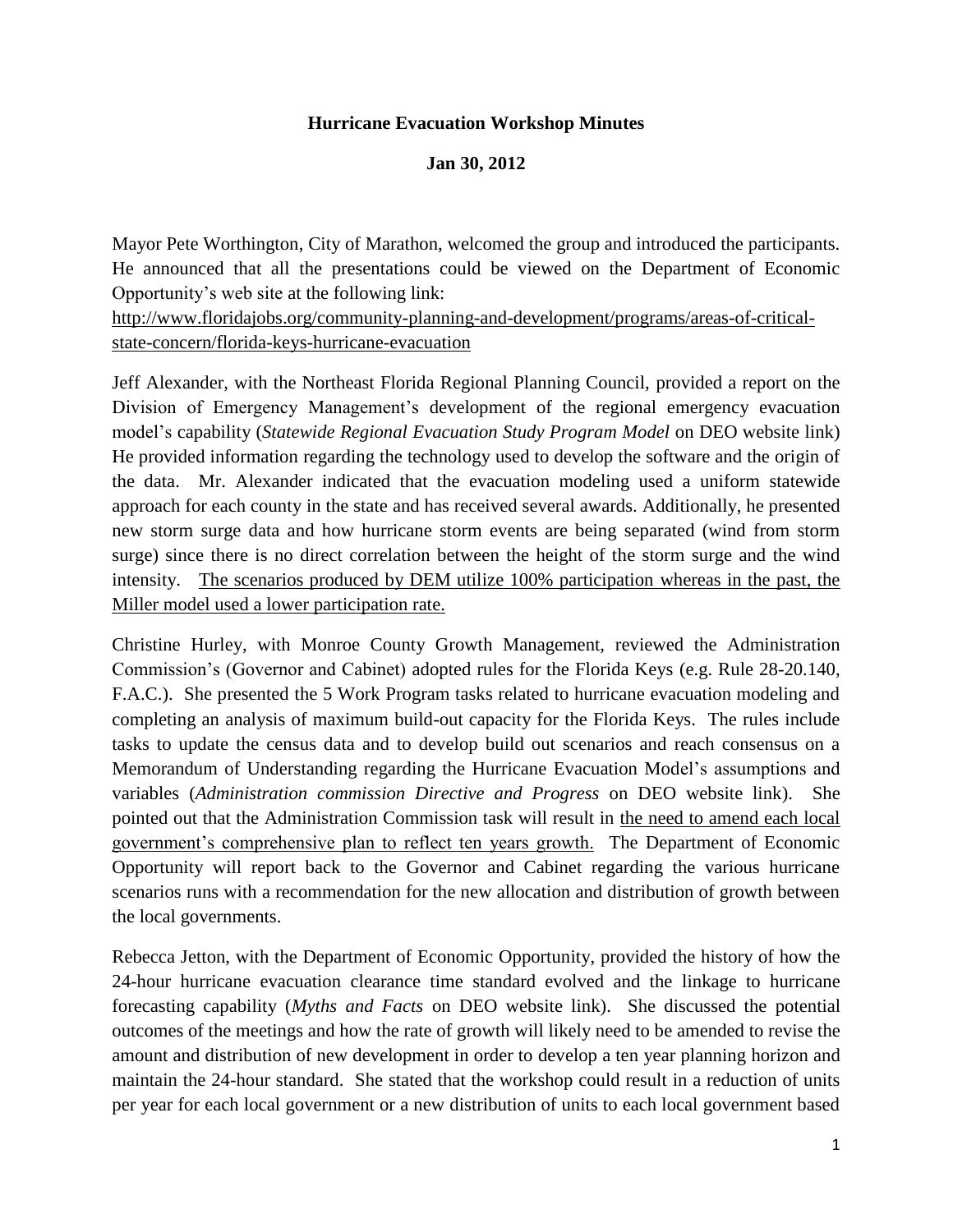upon the variables that are selected and after the group reviews the placement of development to see how that affects the 24 hour evacuation time. She indicated that each local government should carefully review the number of vacant buildable lots within their jurisdiction. She stressed the need to reduce the liability of each local government to potential "takings" cases. If the evacuation time is exceeded and privately owned vacant buildable lots continue to be available, this could increase the potential liability for takings. She explained that each local government must balance private property rights while ensuring public safety. Based upon preliminary data, the following vacant lots exist within each local government.

| Monroe     | 8758 Key West   | 84   |
|------------|-----------------|------|
| Marathon   | 1281 Key Colony | - 92 |
| Islamorada | 1109 Layton     | 13   |

The Work Group indicated that there must have been an improvement in evacuation clearance time based upon the loss of population and the improvements that have been made to US Highway One. Ms. Jetton clarified that the improvements made to US 1 have not resulted in additional capacity for hurricane evacuation. She stated that the Florida Department of Transportation (FDOT) will provide a presentation regarding the sustainable capacity of US Highway One at the next meeting. Ms. Jetton provided an overview of previous recommendations made by several Work Groups in the past to improve hurricane evacuation clearance time. She stated that attempts to widen the 18-mile stretch had resulted in a law suit. Recommendations for creating an additional lane with the use of coning had been dismissed because of the time required to set up the cones, the time lost when cars queue up to cross over multiple bridges, and that certain employees would have to be designated and remain behind to handle the cones while their families evacuated. This led to a discussion about the construction of shoulder enhancements to create an additional lane for evacuation purposes only and that the Florida Department of Transportation has provided funding for the enhancements within the FDOT 5-Year Work Plan. The group also discussed the Division of Emergency Management's preference that the shoulder enhancement lane be used for emergency or disabled vehicles and that in areas that were already 4 lanes, the Monroe County plan contains a policy that additional lanes beyond four lanes cannot be counted toward capacity for hurricane evacuation. The issue regarding the shoulder enhancements will be included in the Memorandum of Understanding between all the local governments.

Mr. James Franklin, with the National Hurricane Center, reported on the current capability of forecasting at the National Hurricane Center. He indicated that the Center has improved in its ability to project where a hurricane will make landfall. The ability to predict intensity beyond 48 hours continues to be limited. Projection of landfall has improved from 24 hours to 36 hours; however, Mr. Franklin cautioned the Work Group stating that rapid intensification of a hurricane system is still a major issue with forecasting. He indicated that the Weather Forecasting Services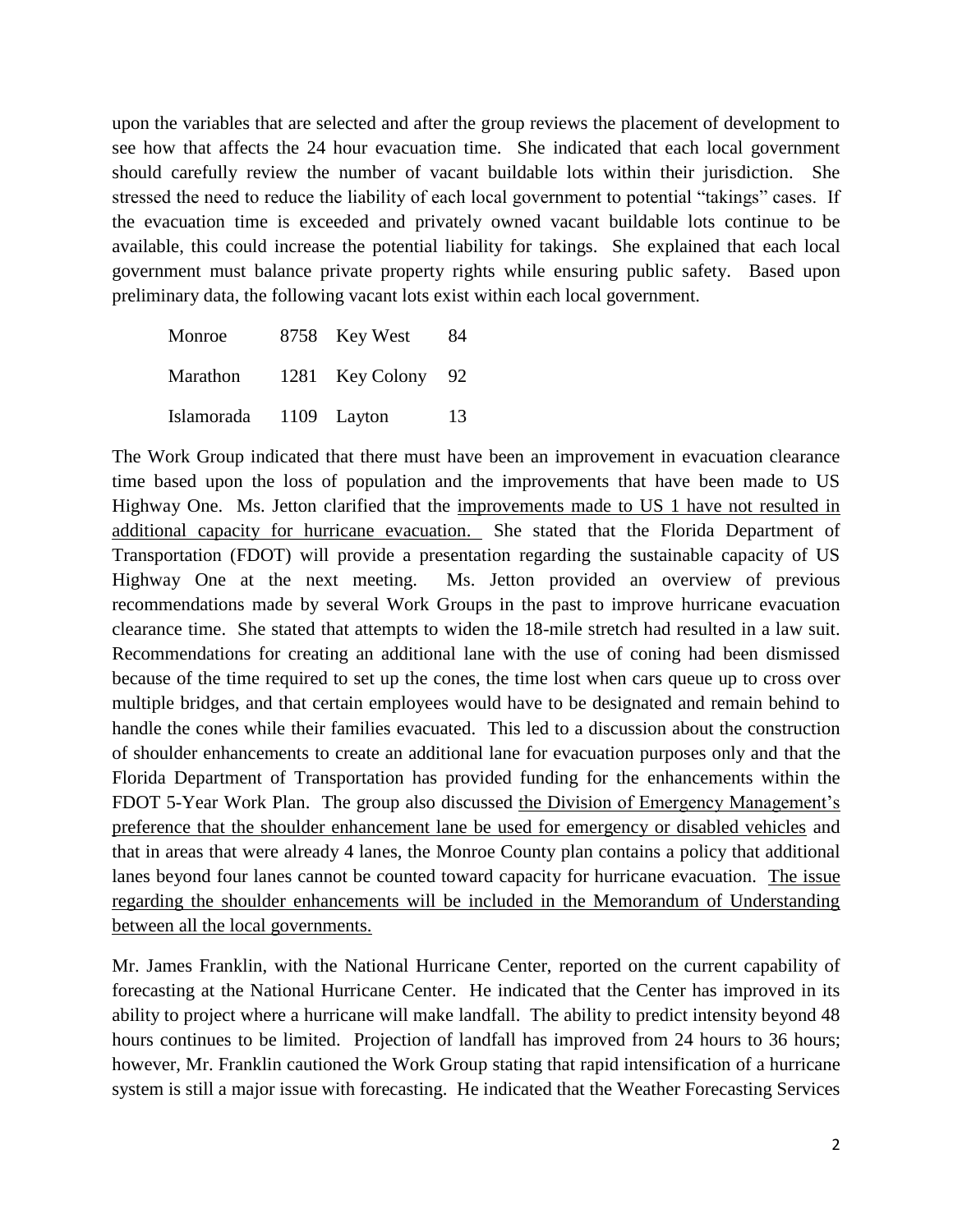routinely misses intensity (off by 1 category). He said that the hurricane track error increases by 45 miles/day. Track errors include: speed (timing) and location. He gave the following example: 48 hours in advance of storm (center of storm): Intensity is off by 15 knots and the track is off by 90 miles. 24 hours in advance of storm (center of storm): Intensity off by 11 knots and track is off by 51 miles.

Richard Ogburn, with the South Florida Regional Planning Council, provided a review of how the census data is obtained and the intervals for receiving the American Communities Surveys (*Census Data in the Statewide Regional Evacuation Study Program* on DEO website link). He described how the data contains three sets of cumulative sampling estimates: 1-year, 3-year and 5-year. The 5-year is considered the best since it has a larger sampling base than the 1-year and 3-year. He explained that data is collected from the US Census block group level which is the smallest geographical unit utilized by the US Census which contains housing characteristics. There are approximately 76 census block groups in Monroe County. These census block groups are then aggregated into 40 Traffic Evacuation Zones. Mr. Ogburn also indicated there are approximately 20,000 dwelling units that are classified as vacant that are considered vacant and are not counted in the evacuation stream. Afterwards, the group discussed mechanisms that might assist in determining if some of these units are actually occupied as vacation rentals/second homes.

Barbara Powell, with the Department of Economic Opportunity, provided data regarding human behavior including percentages of how and when people will evacuate (*Behavioral Surveys* on DEO website link. She summarized human behavioral surveys taken by Dr. Earl Baker for the Regional Evacuation including surveys of hotels and mobile homes. She stressed that more people will participate in an evacuation based upon the perceived severity of the hurricane event and the urgency and clarity of the evacuation notice. With regard to a hotel survey that was taken by Dr. Baker, those results indicate that 93% of the tourists in hotels in the keys would evacuate the first day. Approximately 30% of the hotels would close within 12 hours of the evacuation order; 66% of the hotels would close within 24 hours of the evacuation order; 18% of the hotels would not close until landfall; and 3% of the hotels would not close. Ms. Powell indicated that the surveys show that 15-20% of any type of housing leave before the mandatory evacuation order is given. She stated that individuals are reluctant to leave after 8 pm. After Ms. Powell's presentation, the group discussed adopted comprehensive plan policies that direct mobile home owners to evacuate 36 hours prior to anticipated landfall of hurricane force winds and how the notice for mobile home occupants would occur at 7 pm at night if the tourists were notified to leave at 7:00 AM. The behavioral studies also indicate that mobile home occupants' behavior is much like the behavior of individuals residing in a site built home and that it would take longer for a mobile home occupant to respond than it would for a tourist to respond and evacuate. The group discussed running scenarios with some portion of the mobile home units added in to the site built evacuation. The group discussed the need to educate the public so that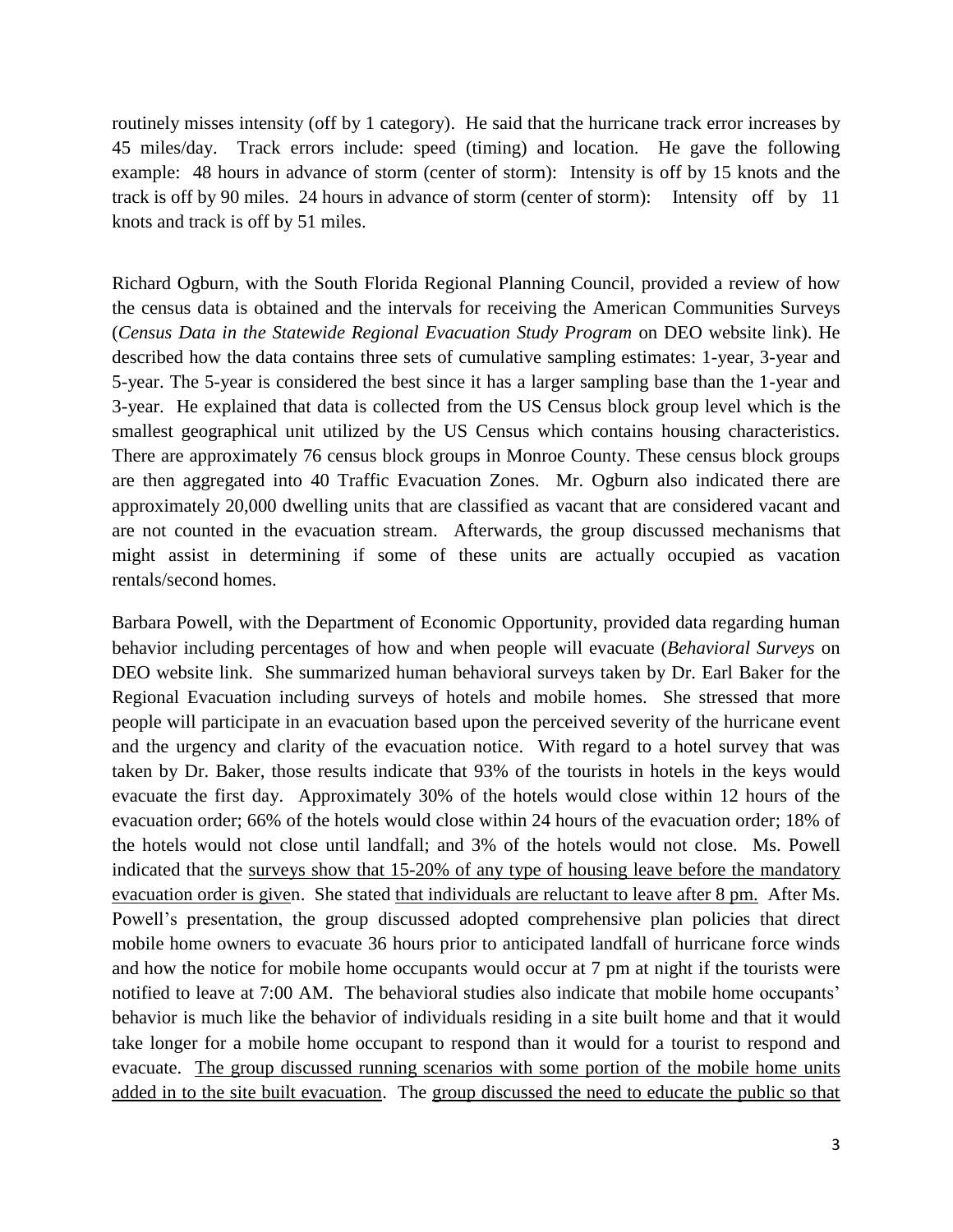mobile home occupants will evacuate with the tourists because mobile homes are considered more vulnerable to damage. Mayor Worthington requested that staff compare the evacuating cars counted by FDOT for the links and compare that number to the sustained capacity report developed by FDOT.

Mayté Santamaria, with Monroe County Planning & Environmental Resources, gave an overview of the various models that have been utilized and the variables of each model *(History of Modeling in Keys and Parameters* utilized on DEO website link). She stated that the original Rate of Growth Ordinance (ROGO) allocation was based on the ability to achieve a 30-hour evacuation with the long term goal of achieving a 24 hour evacuation. At the time of adoption of the Monroe County Comprehensive Plan, 35 hours was adopted as the existing clearance time. When the Monroe County Comprehensive plan was challenged and finally resolved, the Final Order found that the maximum acceptable clearance time should be 24 hours because of the National Weather Service's ability to forecast storms, forecast errors, and a lack of shelters. Mayté provided a brief summary of the models utilized in the Keys, including the PBS&J model, Miller model, SFRPC model, and the new Division of Emergency Management TIME model). She discussed the Miller Model, explaining the model is a spreadsheet-based program executed in Microsoft Excel. The model is comprised of 39 Excel spreadsheets, 31 of which relate to individual roadway segments. The 31 roadway segments are defined by roadway cross-section, capacity, and mile markers. She stated the Division of Emergency Management has developed a program called TIME/CUBE which has dynamic traffic assignment capabilities. This model is developed in Cube with a custom built GIS based graphic user interface. The Florida Keys Area of Critical State Concern Program now utilizes the model prepared by the Division of Emergency Management. Ms. Santamaria explained that the PBS&J model and the Miller model used a 45% occupancy rate for hotel occupancy. The TIME model currently utilizes an 85% occupancy rate for hotel units for the Phase 1-Day 1 evacuation. Dick Ogburn stated the 85% occupancy rate for hotels represents a worst case scenario for tourist units. The group discussed completing some model runs using the Smith Travel data that contains current hotel occupancy for the upper, lower, middle keys and Key West. Mayté Santamaria gave an overview of the other variables that have been used in previous evacuation models including the PBS&J and Miller models. (The TIME model scenarios published by the Division of Emergency Management assume that all tourists and mobile homes have evacuated before the permanent evacuation is initiated. It has been reported by DEO staff that Phase 1-Day 1 evacuation of mobile home and tourist units can be accomplished in 17 hours).

There was discussion regarding the fact that it takes special needs individuals up to 30 hours to evacuate for a hurricane storm event. The Special Needs population is notified to leave 48 hours prior to landfall of hurricane force winds. John Hammerstrom expressed concerns regarding safety and stated that with the current configuration of the model (Day 1 and Day 2) that it gives the impression that additional tourist units can be added because they do not affect the Day 2 Phase (site-built units). Rebecca Jetton pointed out that while it appears that there is a buffer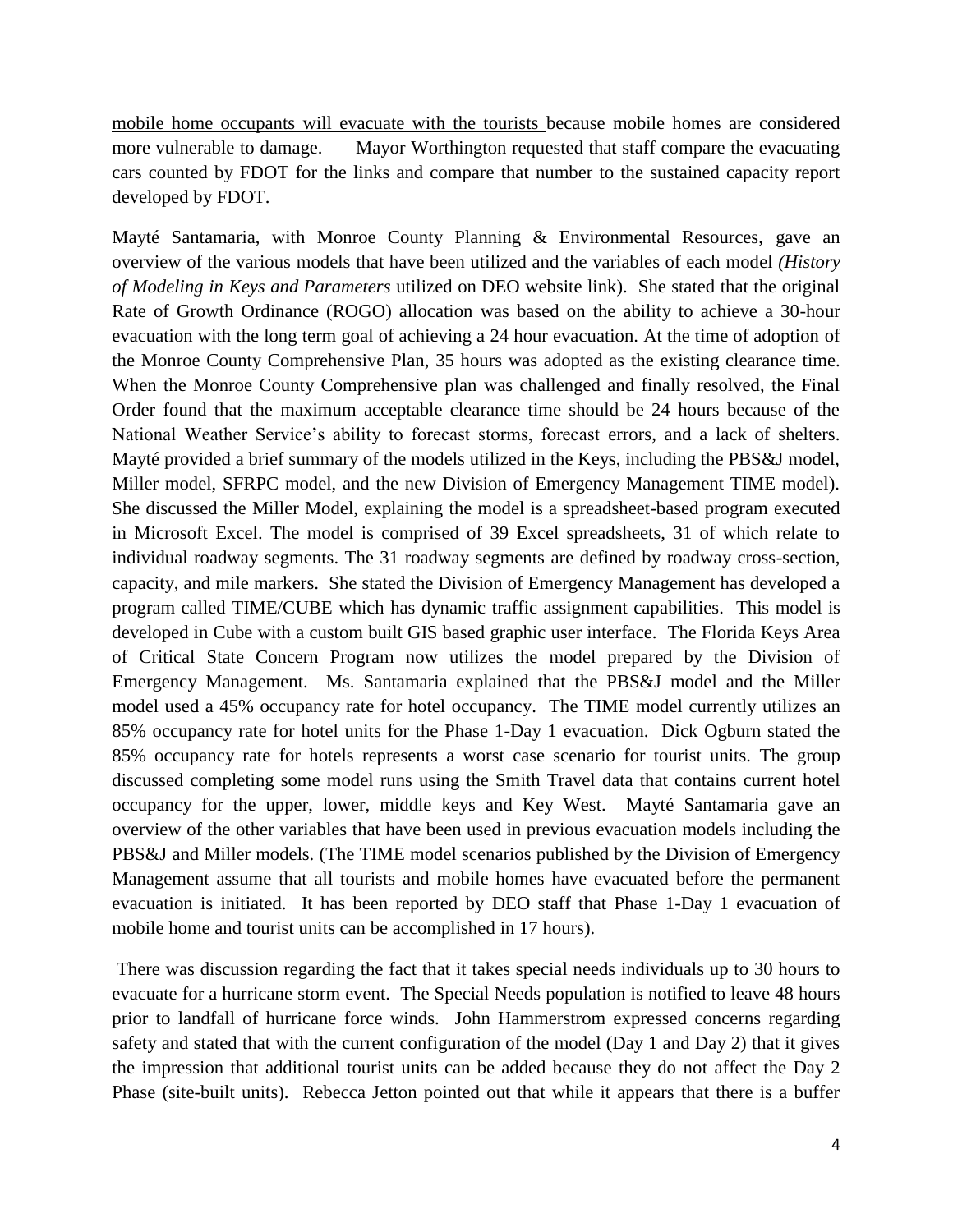between Day 1 and Day 2, the model processes cars until midnight and this is inconsistent with the behavioral surveys that show that people do not like to evacuate after 8 PM. There was group discussion regarding the number of vehicles per unit data; the tourist occupancy rate; the tourist population calculated in the model; storm surge and storm wind categories; and various scenarios.

Don Craig questioned how the Naval Air Station-Key West orders military personnel to evacuate and when the families of military personnel leave in reference to the TIME model and indicated that additional information is needed. The following information is found in the Human Behavior Studies completed by Dr. Baker for the Department of Community Affairs.

# *Evacuation of Military Installations*

*At the suggestion of Monroe County Emergency Management, a representative of Key West Naval Air Station was interviewed with respect to the installation's evacuation procedures. Although there are other military installations in the Keys, the Naval Air Station is the largest, and procedures followed by others were thought to be similar. Jim Brooks, the Public Information Officer, was interviewed.*

*There are 1,676 uniformed military personnel in the Keys, including all installations, with 1,015 family members. There is up to 459 military training personnel in addition who would be flown out in an evacuation. Other personnel and their families would drive their own vehicles in and evacuation. Up to 100 would remain on base. Civilians assigned to the base number 848. No one would evacuate prior to an evacuation order being issued by the County. (The exception presumably would be personnel removing equipment.) Salary and expenses would be paid during a mandatory evacuation and NAS reserves hotel rooms in Orlando for personnel and dependents. Mr. Brooks estimated that 90% of personnel and families would leave within 6 hours of the evacuation order and 98% would be gone within 12 hours. His general impression was that vehicle ownership would be comparable to the general population. It is possible that a larger percentage of available vehicles would be taken in an evacuation because certain personnel would be required to return to the base within 24 hours of passage of a hurricane.*

The following is a list of actions that the group requested.

## **Action Items:**

Contact Florida Keys Electric Cooperative to request any studies that would indicate the number of vacant units through reduced electric consumption.

Contact Florida Keys Aqueduct Authority to request any studies that would indicate the number of vacant units through reduced water consumption.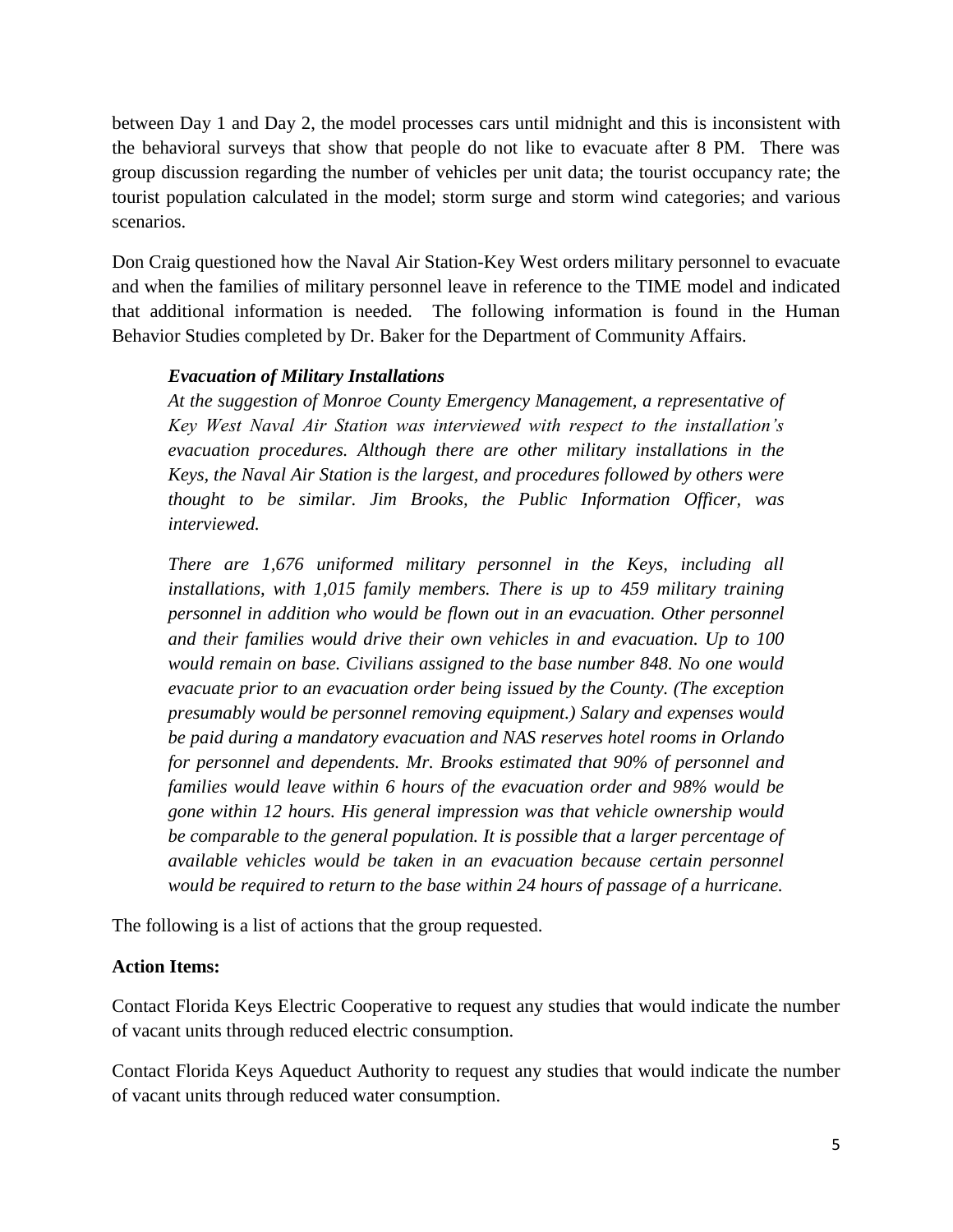Contact Division of Motor Vehicles to establish the number of licensed vehicles in Monroe County. Compare to number of cars that are being counted in model to validate the number.

Contact Naval Air Station-Key West to ascertain what type of evacuation policies are being utilized for military personnel and for military dependants.

Post presentations and other pertinent documents from the first workshop to website.

Determine if any schools meet hurricane shelter requirements (this is being done by the County, coordinating with DEM)

Mail out draft Memorandum of Understanding.

Report on the percent (and/or number) of units that are second homes. Determine the number of rented occupied homes from US Census. Reduce the number of non-homesteaded units by this number to find a rough estimate.

The Working Group discussed problems with citizens gaining entry after a storm event and that an effort be made to shorten the time involved in re-entering the county. Some members thought that the delays encountered in re-entry resulted in a decrease in the participation level. The group discussed the low percentage of citizens who go to a hurricane shelter during an evacuation. The Emergency Management Director was requested to contact Dave Halstead at Division of Emergency Management (DEM) to discuss the potential for funding or retro-fitting a building as an evacuation shelter in Key Largo or in Dade County. The DEM has available 3 million per year for this purpose

## **Evacuation Scenario Requests:**

**Commissioner Murphy & John Hammerstrom** requested a worst case scenario model run. Day 1- including tourist, mobile and site-built units.

**Christine Hurley** requested a model run including vacant, private, non-habitat lots for all jurisdictions within the site-built (Day 2) run

The group discussed completing a model run with 10 years of growth at the current allocation.

Rebecca Jetton and George Garret made a request for a model rum with mobile units added to site-built units.

**Participation rates:** Add the vacant dwelling units from Phase 2-Day 2 to the Phase 1-Day 1 mobile home and hotel evacuation stream. The hotels participate at 85% occupancy. The dwelling units would be considered 100% occupied and another run with 70% occupied.

**Occupancy rates** for hotels: Use the Smith Travel results which break out the occupancy into different percentages for upper, lower, middle keys and Key West.